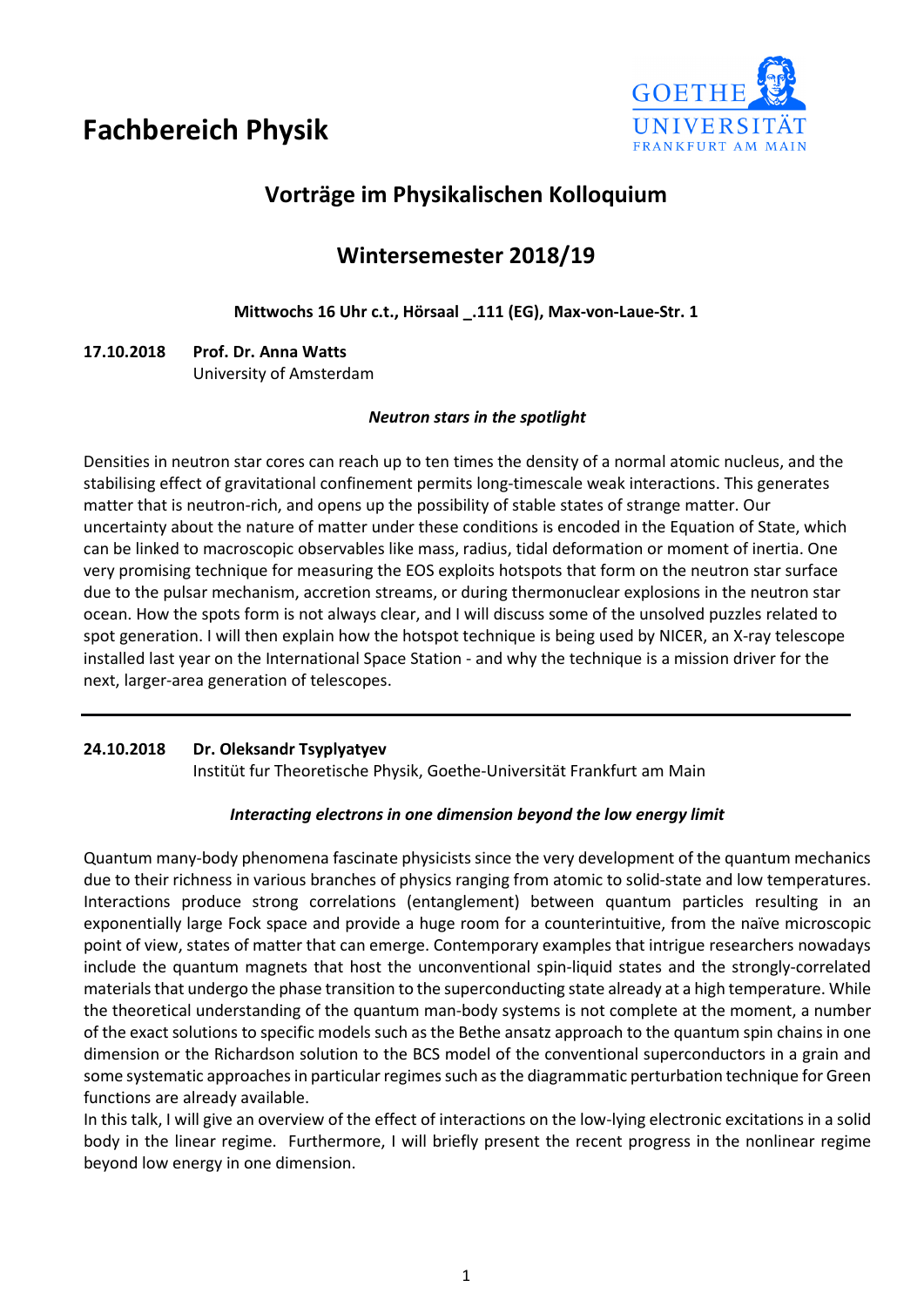# **31.10.2018 Prof. Dr. John W. Harris**

Yale University

#### Kolloquium zum 80ten Geburtstag von Prof. Reinhard Stock

#### *A Confluence of Ideas and Experiments and the Pioneering Role of Professor Reinhard Stock*

The field of Relativistic Heavy Ion Physics has blossomed from avant-garde notions of the creation of exotic states of compressed nuclear matter to today's billion-euro(dollar) enterprises that study the behavior of QCD matter at extreme energy densities, initially expected only within the first microseconds of the Big Bang,

Today, collisions of ultra-relativistic heavy ions at the Large Hadron Collider (LHC) at CERN and the Relativistic Heavy Ion Collider (RHIC) in the U.S. are able to create these large energy densities, with temperatures greater than  $T \sim 2 \times 10^{12}$  K, where nuclear matter melts into a plasma of quarks and gluons and subsequently produces thousands of particles and anti-particles in a single event.

Progress in this field has necessitated a confluence of innovations in theory and experiment. The "Frankfurt theory school" has led conceptual and theoretical developments in the field. Professor Reinhard Stock has been the originator of ground-breaking ideas and pioneering experiments. I will give a brief motivation for this field of physics (for the uninitiated). I will then present an overview of its history and scientific accomplishments, while highlighting Reinhard Stock's pioneering role in its evolution. I will close by elucidating the remaining "big questions" of the field and how we seek to answer them.

#### **21.11.2018 Prof. Dr. Almudena Arcones,** TU Darmstadt, Institut für Kernphysik (Theory Center)

#### *Are heavy r-process elements produced only in neutron star mergers?*

The r-process occurs in neutron star mergers. This has been confirmed by the observation of the decay of neutron rich radioactive nuclei as a kilonova light curve after the neutron star merger detected with gravitational waves GW170817.

We will discuss the nucleosynthesis and kilonova light curves from different ejecta of neutron star mergers. We will address also the contribution of supernova to the chemical history of our universe.

#### **05.12.2018 Prof. Dr. Harald Pfeiffer**

MPI für Gravitationsphysik (Albert-Einstein-Institut), Potsdam

#### *Black holes, gravitational waves and supercomputers*

Black holes are among the most bizarre objects in nature - consisting solely of vacuum, they change causality by warping space and time. The gravitational wave observations by LIGO, Virgo and GEO have opened a new means to observe pairs of two black holes that orbit about each other and ultimately merge into a larger black hole. This talk describes the intricate behaviour of binary black holes, and what we have already learned about them, the universe and fundamental physics through observations of their gravitational waves. We will in particular highlight the central role of supercomputer calculations for realizing past and future gravitational wave observations. Despite the seeming simplicity of black holes and the impressive advances of computer calculations during the last years, tremendous further breakthroughs are required for the next generation of ground- and space-based gravitational wave observatories.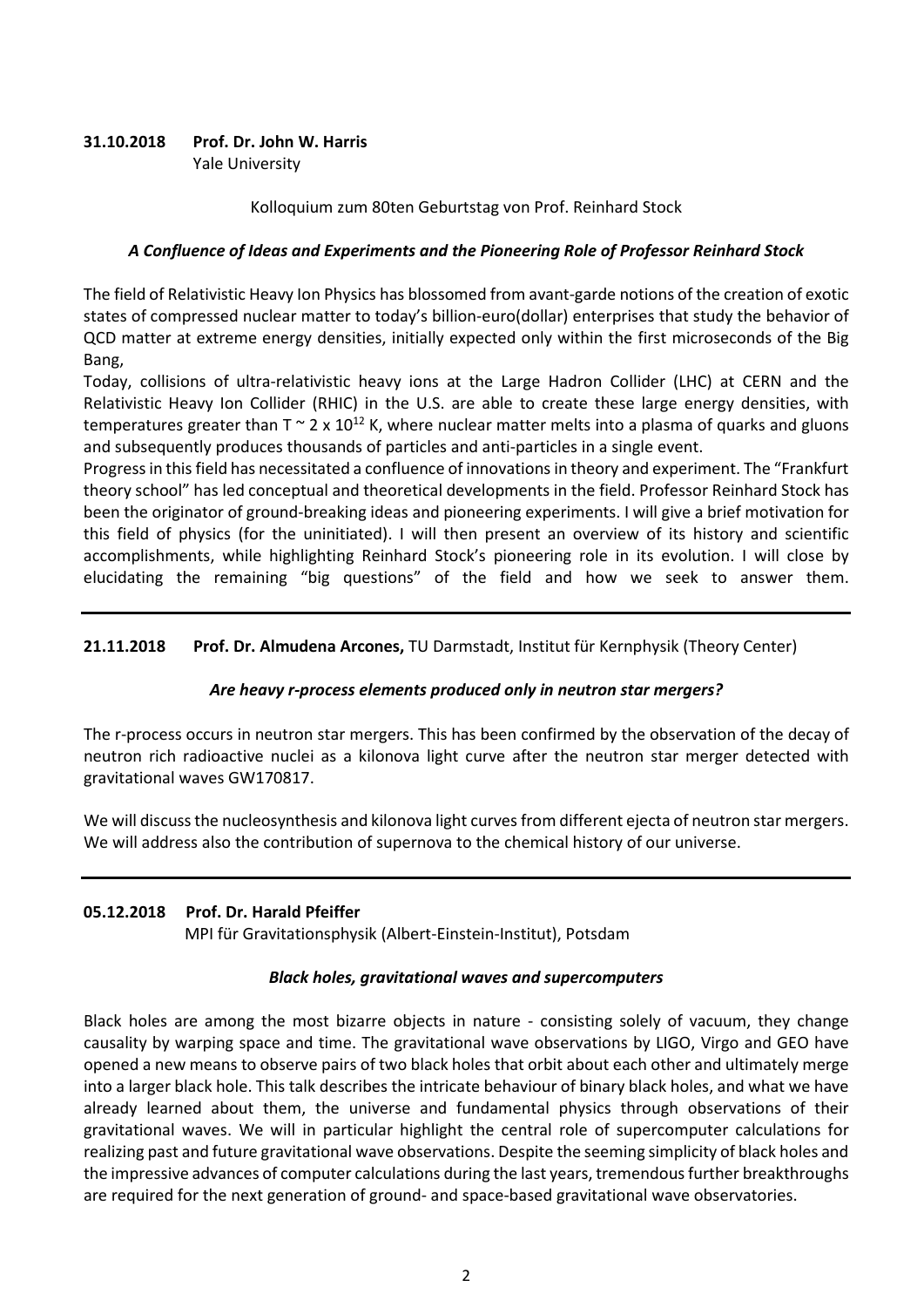# **19.12.2018 Dr. Anna Tauschwitz** Fachbereich Physik, Goethe-Universität Frankfurt am Main

#### Antritts v or lesung

### *Hydrodynamik der Materie bei hoher Energiedichte*

Die Physik der Materie bei hoher Energiedichte (HED) beschreibt Plasmen bei extrem hohen Dichten oder Temperaturen. Im allgemeinen spricht man von hoher Energiedichte, wenn die spezifische Energie der Materie über 1010 J/m3 liegt. Eine wichtige Aufgabe bei der Untersuchung der Plasmen bei HED ist die Beschreibung der Materie selbst und die Physik der Wechselwirkung zwischen Materie und Strahlung.

Im Labor untersuchte HED-Plasmen sind kurzlebig und können nur in dynamischen Experimenten erzeugt werden. Bei ausreichend hohen Dichten kann das mikroskopische Verhalten einzelner Teilchen vernachlässigt und das Plasma in der hydrodynamischen Näherung beschrieben werden.

In einer Zusammenarbeit des Keldysch Instituts (Moskau), dem EMMI Institut und der GU Frankfurt wird seit mehr als 10 Jahren an der Entwicklung des RALEF Codes gearbeitet, der verwendet wird, um ein großes Spektrum an unterschiedlichsten HED-Experimenten zu simulieren. RALEF gehört aufgrund seiner Stabilität, Präzision und Vielseitigkeit zu den leistungsfähigsten Codes auf diesem Gebiet. Dies wird sowohl anhand von Beispielen für lasergetriebene Plasmen gezeigt, deren Dynamik wesentlich durch die Strahlung bestimmt wird, als auch an Rechnungen für Materie im Flüssig-Gas-Zweiphasengebiet, in dem die Zustandsgleichung der Materie nicht eindeutig bestimmt ist.

#### **09.01.2019 Prof. Dr. Michael Kramer** Max-Planck-Institut für Radioastronomie, Bonn, Germany University of Manchester, UK University of Bonn, Germany

#### *New Results in Tests of Gravity with Radio Pulsars*

We are living in a golden era for testing gravitational physics with precision experiments. This talk will present new results using a variety of tests with radio pulsars. These results will be placed in context of other experiments (including LIGO, EHT etc), and I will demonstrate how pulsars continue to provide unique constraints on gravity and fundamental physics in general, and how they complement other methods.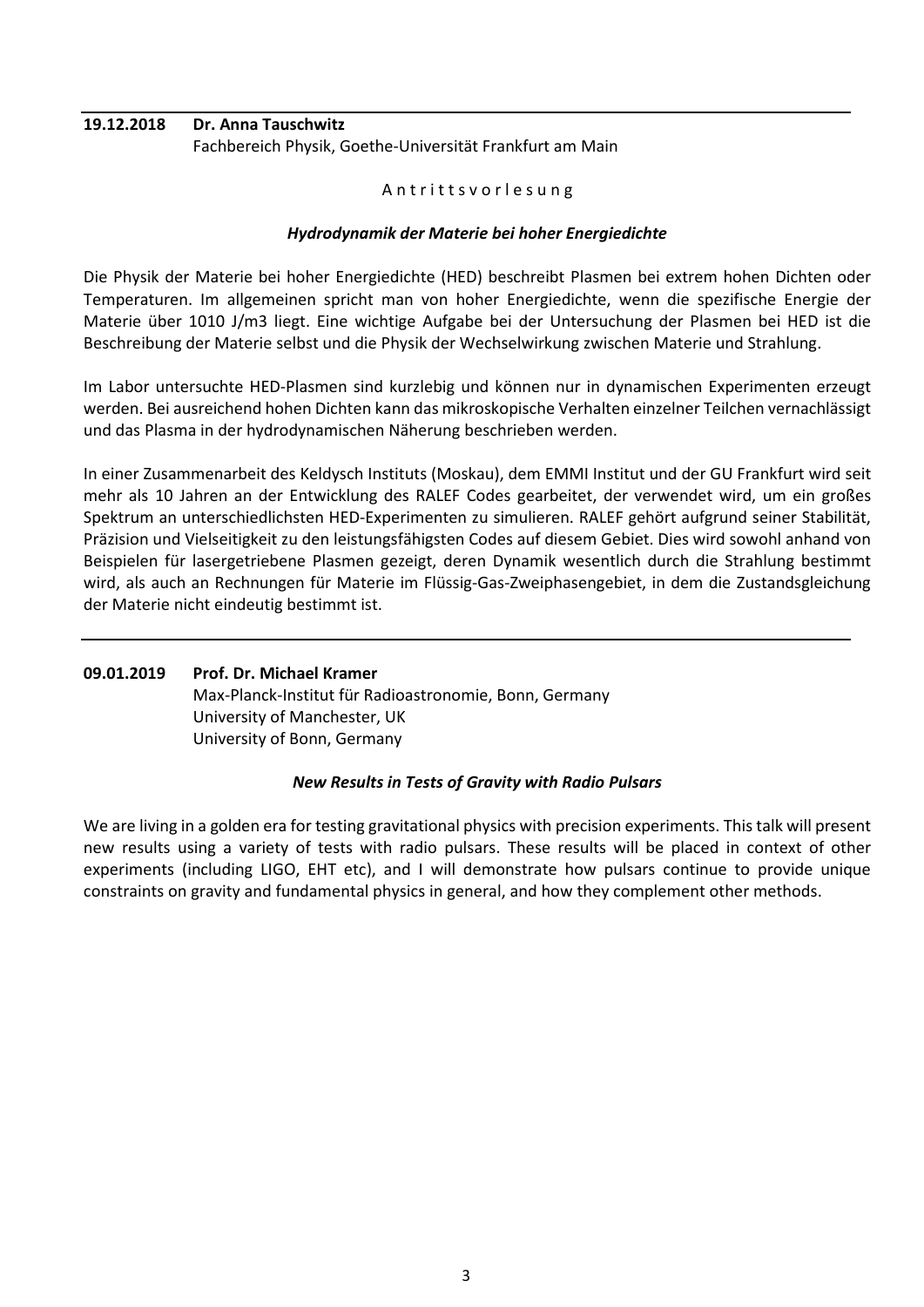#### **16.01.2019 Prof. Dr. Angel Rubio**

Max Planck Institute for the Structure and Dynamics of Matter, Hamburg, Germany

Center for Computational Quantum Physics (CCQ), The Flatiron Institute, New York, USA

#### *Photons and matter cooperate: new states of matter from QED-TDDFT*

Computer simulations that predict the light-induced change in the physical and chemical properties of complex systems, molecules, nanostructures and solids usually ignore the quantum nature of light. Recent experiments at the interface between materials science and quantum optics have uncovered situations where both the molecular system and the photon field have to be treated in detail. In this talk, we will show how the effects of quantum-photons can be properly included in the newly developed quantum electrodynamics density-functional formalism (QED-TDDFT). We provide an overview of how well established concepts in the fields of quantum chemistry and material sciences have to be adapted when the quantum nature of light becomes important in correlated matter-photon problems. We identify fundamental changes in Born-Oppenheimer surfaces, conical intersections, spectroscopic quantities, and quantum control efficiency. We also show how periodic driving of many-body systems allow to design Floquet states of matter with tunable electronic properties on ultrafast time scales.

#### **23.01.2019 Prof. Dr. Luca Amendola**

Institut für Theoretische Physik, Heidelberg University

#### *Testing gravity with gravitational waves and cosmology*

The recent measurement of the GW speed has already severely constrained the theories of gravity. In this talk I review the status of modifications of gravity and how they can be further constrained by future observations, in particular using GWs and large-scale surveys.

#### **30.01.2019 Prof. Dr. Gianluca Imbriani**

Physics Department, University of Naples "Federico II" Napoli, Italy

#### *Direct measurements of cross sections of Astrophysical interest*

New direct experimental methods and techniques, combined with the development of new theoretical tools have opened new avenues to explore nuclear reactions of significance for nucleosynthesis at or near the actual temperatures of stellar burning.

The main problem of direct measurements is determined by the background signals, which, together with the low cross sections, set a limit to the energy range that can be investigated with a simple setup on the Earth surface.

Essentially there are three sources of background, i.e. cosmic rays, environmental radioactivity and beamtarget induced nuclear reactions.

Each of these sources produces background of different nature and energy, so that each reaction to be studied deserves a special care in suppressing the relevant background component.

I will show different experimental approaches that have been used to study processes of astrophysical interest with particular emphasis on underground nuclear astrophysics.